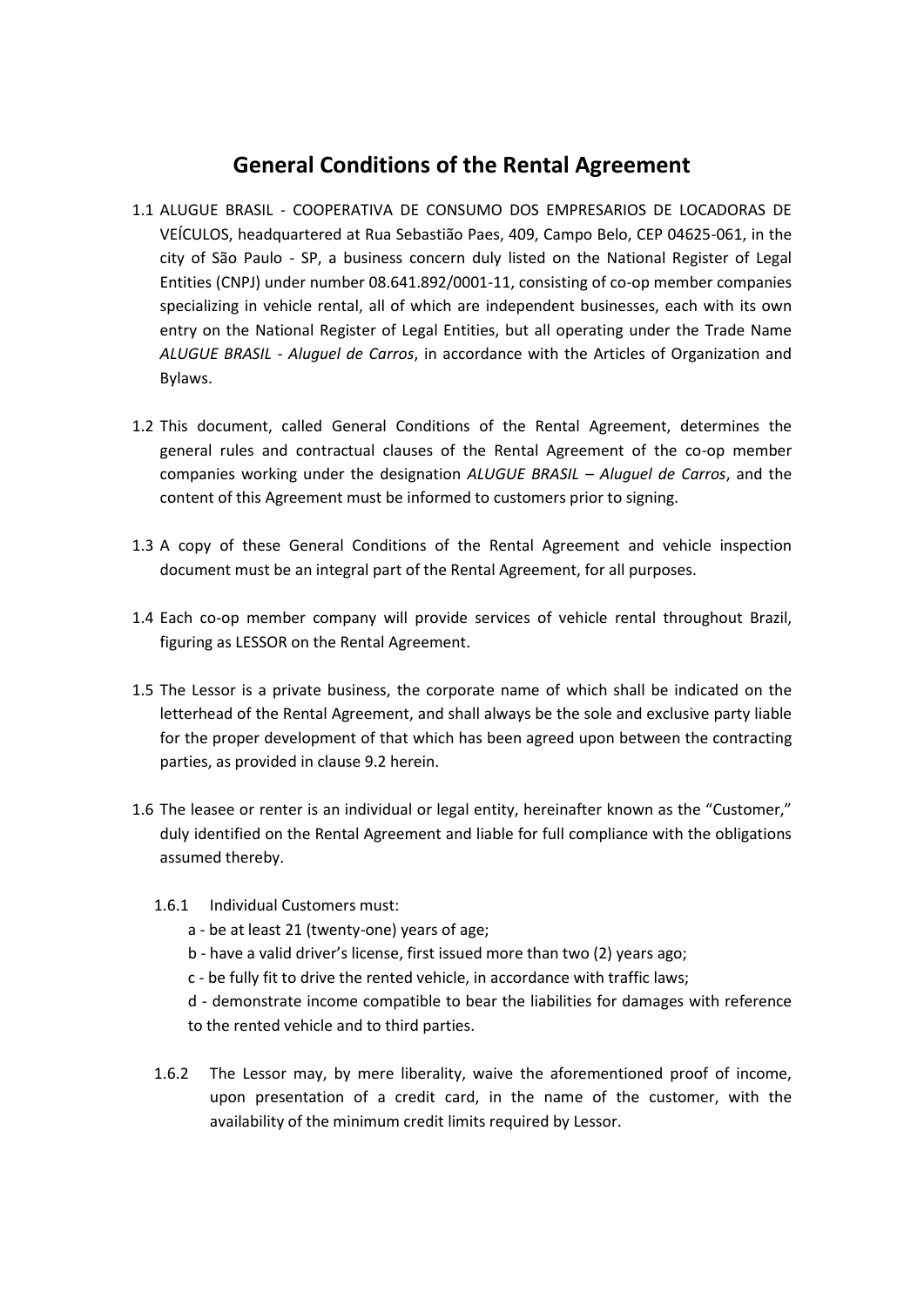- 1.6.3 The Customer agrees and authorizes the Lessor, as a condition to enter into this Rental Agreement, to reserve an amount on the Customer's credit card (preauthorization) referring to the amount of the protection deductible equivalent to two times the amount consigned on the rental agreement. The pre-authorization will be made at the beginning of the rental period and whenever the customer requests extension thereof.
- 1.6.4 The Lessor may choose to substitute the pre-authorization of the credit card by a check payable thereto, referring to the amount of the protection deductible equivalent to two times the amount consigned on the rental agreement. The preauthorization will be made at the beginning of the rental period and whenever the customer requests extension thereof.
- 1.6.5 The Lessor, with the goal of protecting its assets and those of third parties, reserves the right, at its discretion, to analyze the Customer's registration information.
- 1.6.6 The time frame for such analysis of registration information set forth in clause 1.6.1. d and 1.6.2 may vary according to the complexity of each lease undergoing registration approval.
- 1.7 The User is, for all legal purposes, an agent or employee of a business entity, indicated thereby, and is responsible for receiving the vehicle, hiring additional services or coverage, signing the Rental Agreement, extending the term of the lease, and returning the vehicle.
	- 1.7.1 The User must:
	- a be at least 21 (twenty-one) years of age;
	- b have a valid driver's license, first issued more than two (2) years ago;
	- c be fully fit to drive the rented vehicle, in accordance with traffic laws; and be prequalified and approved by the Lessor.
	- 1.7.2 The Customer is responsible for the fulfillment of and compliance with the Rental Agreement by the User, acknowledging and agreeing that the latter will always act in the name of the former.
- 1.8 The Driver is the person named by the Customer, who will also be permitted to drive the rented vehicle, having been previously qualified and approved by the Lessor and properly identified on the Rental Agreement.
	- 1.8.1 The driver must:
		- a be at least 21 (twenty-one) years of age;
		- b have a valid driver's license, first issued more than two (2) years ago;
		- c be fully fit to drive the rented vehicle, in accordance with traffic laws.
	- 1.8.2 The Customer shall be responsible, along with the Driver, for fulfillment of and compliance with this Agreement.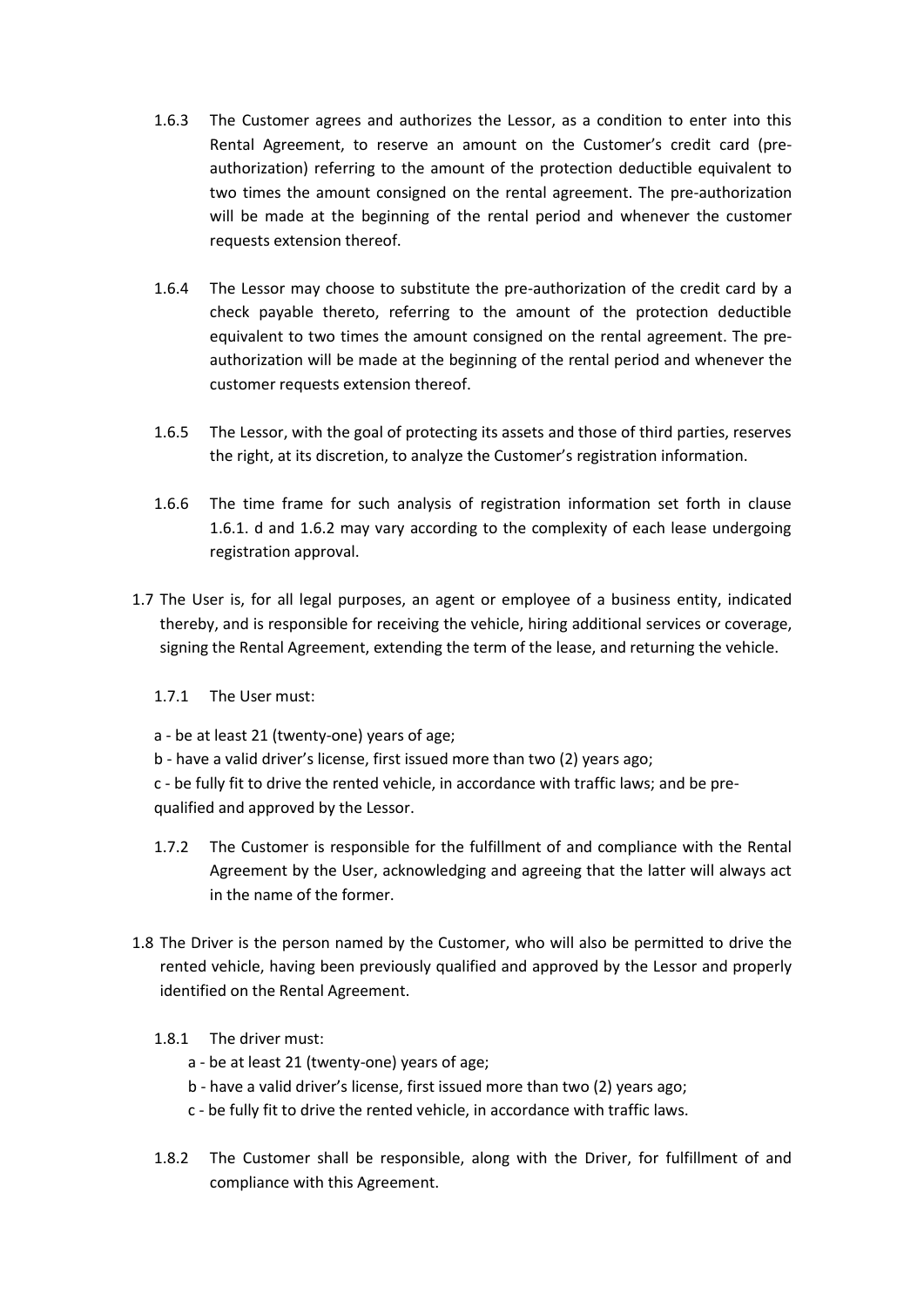# **2 Object**

2.1 Rental of motor vehicles of the Lessor's ownership, possession, use or usufruct, by the Customer, for a specified period and for use exclusively in Brazil, observing the terms and limitations of the use thereof, established below, and other applicable provisions.

2.2 The rented vehicle may not be used for:

2.2.1 Transporting people and/or goods by charging consideration of any kind;

2.2.2 Transporting people and/or property beyond the capacity informed by the vehicle manufacturer;

2.2.3 Winching or towing any vehicle;

2.2.4 Participating in races, tests, competitions, rallies, reconnaissance of sections for rallies, and other forms of competitions, contests, and/or street races;

2.2.5 Teaching non-licensed persons to drive or conducting driver's training for any situation;

2.2.6 Transporting explosives, fuels, chemicals and/or flammable materials.

2.2.7 Driving on sand dunes and beaches or any roadway not compatible with the proper and normal use of the vehicle.

2.2.8 Any illegal purposes, including smuggling, as well as any commissive/omissive conduct that leads to criminal and fiscal administrative offense.

2.2.9 Any breach of clause 2.2 shall give rise to termination of the rental agreement and liability for any damage caused.

## **3. Term**

3.1 The Rental Term and the location to return the vehicle are agreed upon in the Rental Agreement, recorded as "Local de Dev. e Data/Hora de Devolução" ["Return Location and Return Date/Time"].

3.2 In the event of an extension of the rental term, all provisions of these terms and clauses of the General Condition of Rental Agreement shall remain in effect, and the Customer shall remain subject to any price variations of Rack Rate in effect and the loss of any discounts and promotions for previously determined periods.

3.3 Extension of the rental by Individuals shall depend on prepayment or a new preauthorization on the credit card offered.

3.4 The maximum duration of each rental is thirty (30) days, at the end of which a new Rental Agreement must be signed, and the General Conditions of the Rental Agreement in effect at the time of each renewal shall remain valid.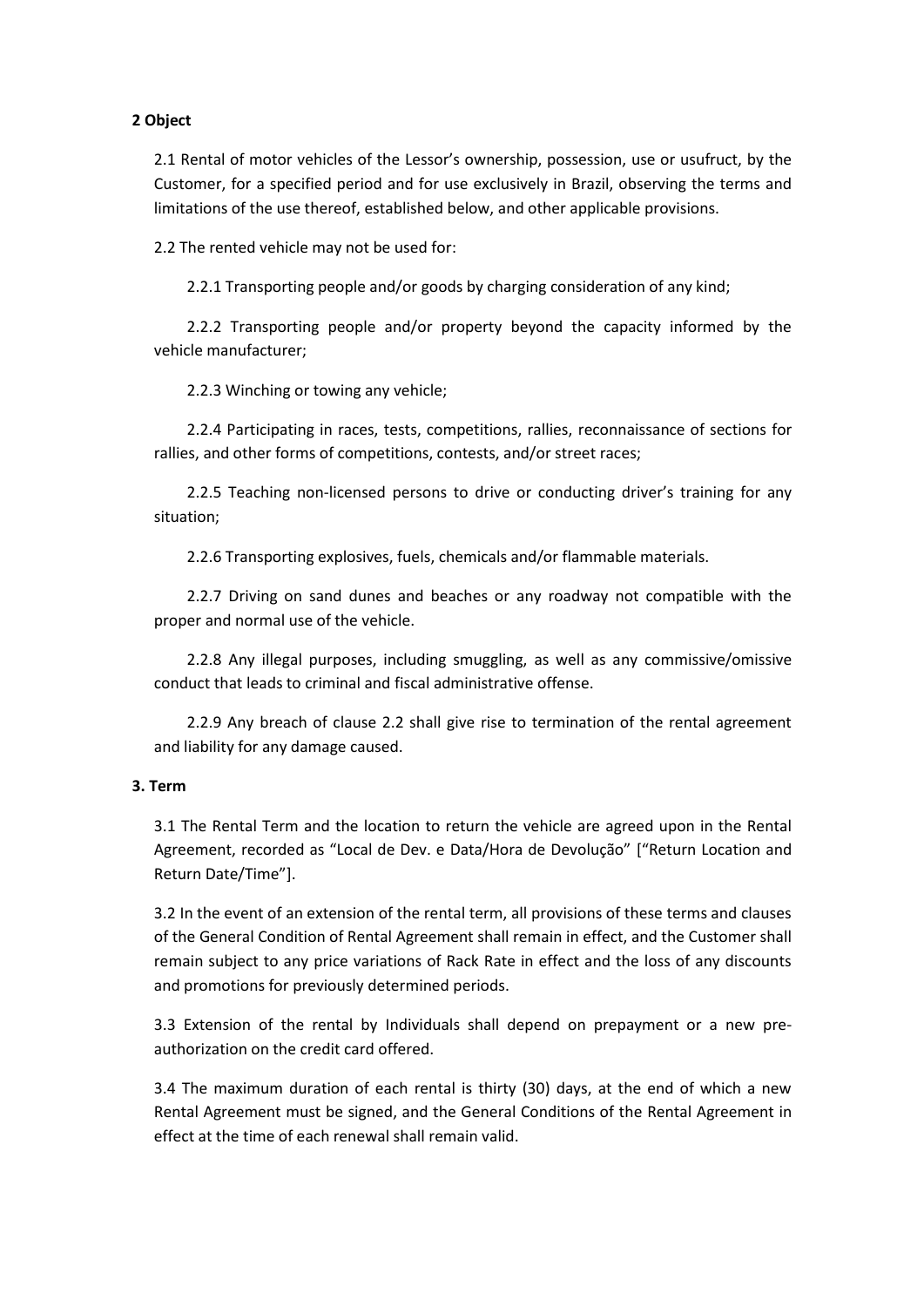#### **4. PRICE**

4.1 The total amount of the rental shall be determined upon the closing of the Rental Agreement, which will take place upon return of the rented vehicle or the occurrence of any situation of contract termination, comprising the sum of the amounts contained in the items of clause 4.1.1 to 4.2 of the following items, which must be defined and specified at the time of signing the Agreement.

#### 4.1.1 Rental

a - Daily rate: The daily rate of the vehicle covers 24 (twenty-four) hours from the time of vehicle removal, with a grace period of up to one (1) hour for returns.

b - Additional hours: Starting from the 25th (twenty-fifth) hour from the removal of the rented vehicle, additional hours will be charged (1/6 of the daily rate for each additional hour), and the one-hour grace period will also be charged.

c - Mileage: The customer may opt for rent the vehicle with unlimited mileage or limited mileage. For rentals with limited mileage, an additional charge will apply to the mileage that exceeds the limit imposed by the Rental Agreement, the rate of which shall be included in the Agreement between the Customer and the Lessor.

c.1 - When limited-mileage rates are contracted, if any violation of the odometer occurs, the average of 200 (two hundred) kilometers per day shall be considered, regardless of the day on which the event occurred, from the beginning of the rental until the effective return of the vehicle, for the purposes of the penalty set forth in Article 411 of the CCB.

c.1.1 - In the event of breakage of the odometer by unforeseeable circumstances/force majeure, the Customer/Driver undertakes to inform the Lessee, under penalty of application of Clause c.1.

d - Risk Coverage Protection: The customer may opt for the types of risk coverage listed in clause 7 herein. Purchase of such coverage is optional and will be valid for 24 (twenty-four) hours, with a one- (01-) hour grace for return of the vehicle. Starting from the 25th (twenty-fifth) hour, a new daily rate for the contracted coverages will be charged in full.

e - Return Fee: This fee will be charged whenever the rented vehicle is returned to an agency different from the agency where the vehicle was rented, according to the amounts specified in the Rack Rate in effect at that time.

f - Service Fee: 5% (five per cent) of the total amount of the Rental Agreement for vehicles removed and returned to agencies located downtown (Centro) and 10% (ten per cent) for vehicle removed or returned to agencies located at airports.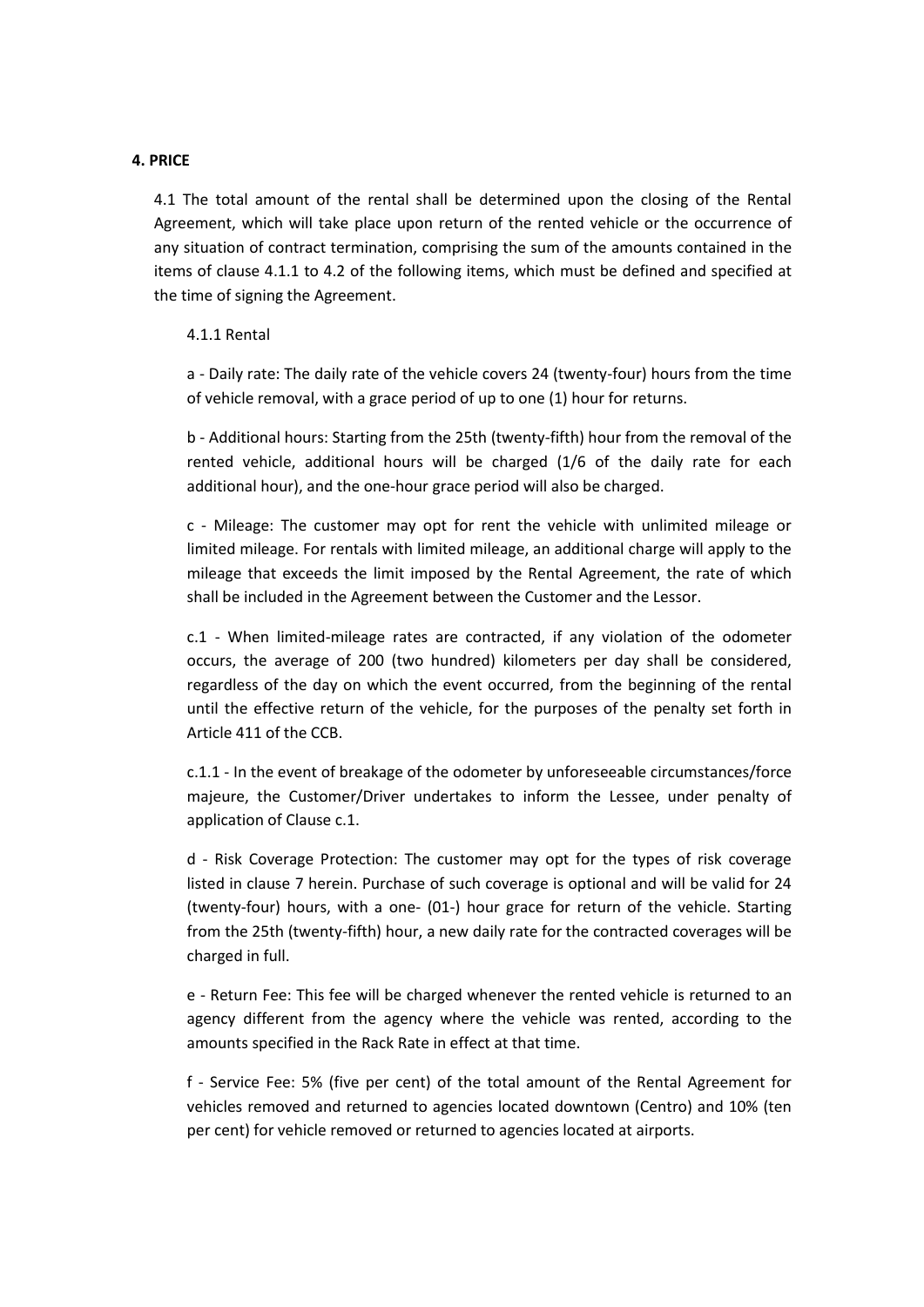4.1.2 Reimbursement for Expense and Indemnifications

A - Fuel: The rented vehicle is delivered to the customer at the beginning of the rental period with a full tank of fuel. Upon returning, if the vehicle is not returned a full tank of fuel, reimbursement will be charged for the cost of filling the vehicle, based on the Lessor's own price table available at the rental counters and contained in the Rental Agreement, which stipulates that the fuel gage readings shall be taken by intervals of eighths.

A.1 - Because such fuel gage reading approximated amounts, the charge for fuel may vary in relation to a gas station by up to 30% (thirty per cent) higher or lower.

A.2 - If the rented vehicle has traveled a distance less than one hundred (100) kilometers and if the fuel gauge has not changed, the fuel will be charged based on estimated consumption.

A-3 - In case of accident with total loss, theft, robbery or fire of the rented vehicle, a full tank of fuel will be charged regardless of the status of the tank at the time of the fact.

B- Vehicle Wash: The vehicle is delivered clean to the customer at the beginning of the rental term. If it is returned dirty, on the vehicle interior and/or exterior, a simple or special cleaning fee will be charged, as appropriate based on the Lessor's own table available at the rental counters.

B.1. - If a special wash is required, in addition to the aforementioned fee, a minimum amount of 1 (one) daily rate – or as many daily rates as necessary until the respective vehicle is again available to rent, limited to thirty (30) daily rates of the vehicle model used, based on the "Daily Rate with Unlimited Mileage" Rack Rate in effect at that time.

C - Vehicle documents: When such documents are not returned to Lessor, for whatever reason, one additional daily rate of the respective rented vehicle will be charged, based on the "Daily Rate with Unlimited Mileage" Rack Rate in effect at that time, in addition to reimbursement for expenses to obtain duplicate document of the from the relevant traffic authorities.

D - Vehicle keys: When the vehicle keys are not returned to Lessor, for whatever reason, one daily rate of the respective rented vehicle will be charged, based on the "Daily Rate with Unlimited Mileage" Rack Rate in effect at that time, in addition to reimbursement for expenses to have new keys made.

E - Expeditor's Fee: The Customer may opt to hire the services of one of the Lessor's Expeditors [*Despachantes*] in the following cases:

(I) to obtain clearance any occurrences with the rented vehicle; and/or

(II) to have a police report [*Boletim de Ocorrência*] issued at a police station.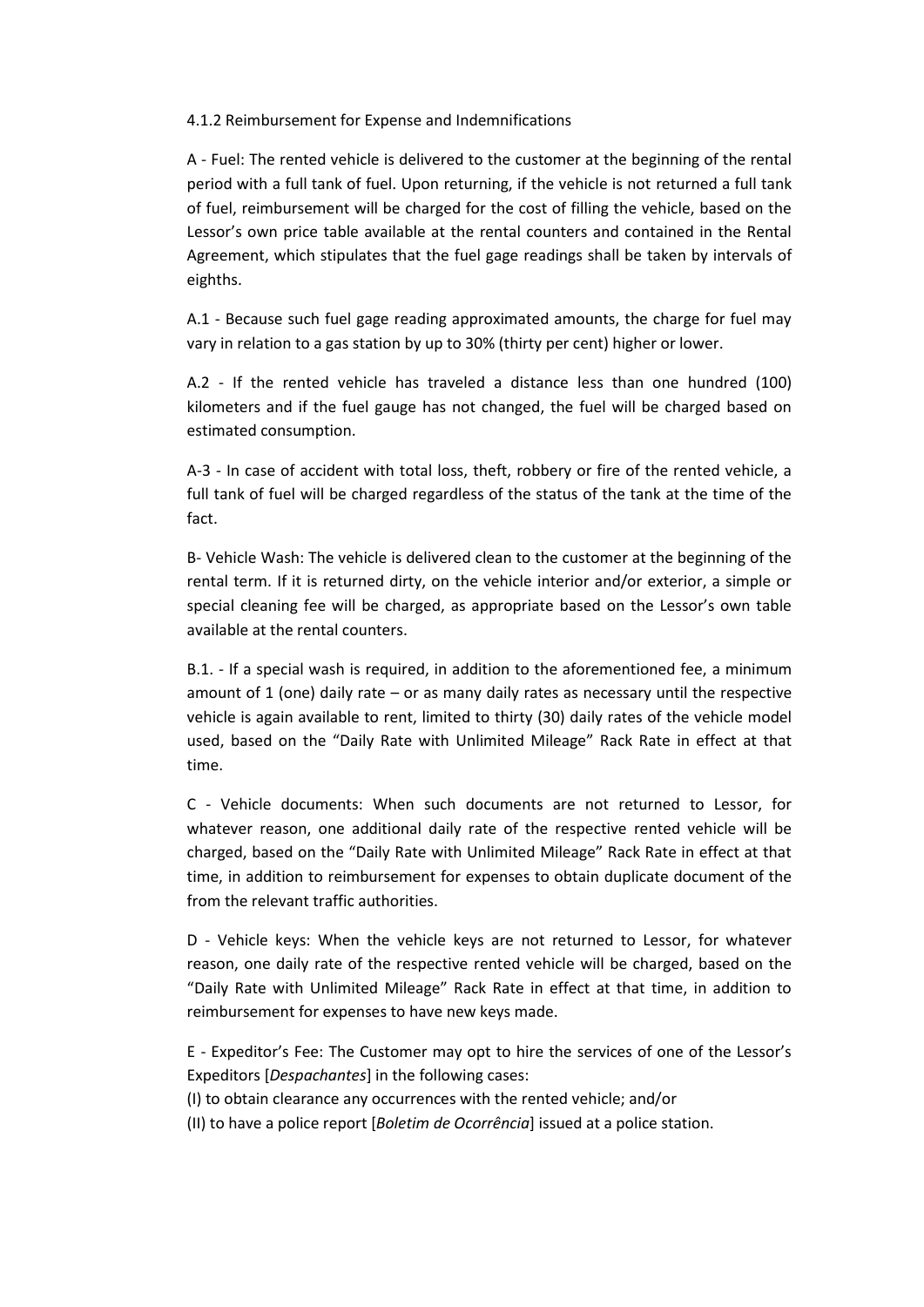E.1 - The customer shall reimburse the Lessor an amount equal to one (01) daily rental of a vehicle in group A, based on the "Daily Rate with Unlimited Mileage" Rack Rate in effect at that time, whenever the event occurs at a distance of up to one hundred (100) kilometers from the rental agency from which the vehicle was removed.

E.2 - For distances exceeding one hundred (100) kilometers from the rental agency from which the vehicle was removed, the amount to be charged will be calculated according to the same amount for miles travelled in the Return Fee, between the site of the event and co-op member rental company from which the vehicle was rented, based on the Lessor's own table available at the rental counters.

E.3 - In any event, the Customer shall reimburse the Lessor for fees charged by the relevant authorities.

F - "No Show" means that the Customer did not show up to remove the vehicle from the rental agency at the reserved date and time.

F.1 - For any reservation that has not been canceled at least twelve (12) prior to the scheduled time of vehicle pick-up, the Customer will be charged one (1) daily rental of the reserved vehicle, based on the "Daily Rate with Unlimited Mileage" Rack Rate in effect at that time. In the case of additional hire of a driver for the vehicle, one (1) daily rate of the driver will be charged as well.

F.2 - A reservation made less than twelve (12) hours prior to the scheduled vehicle pick-up will not be subject to cancellation policy, and the "No Show" will be charged in the event of the Customer does not show up to pick up the vehicle at the scheduled time.

G - Traffic Violations: The Customer shall reimburse the Lessor for the full amount of the fine, without discount for early payment, plus a service charge for reimbursement for administrative expenses, based on the Lessor's own table available at the rental counters and printed on the Rental Agreement.

H - Towing: An amount equal to one (1) Group-A vehicle daily rental will be charged, based on the "Daily Rate with Unlimited Mileage" Rack Rate in effect at that time, when the event occurs at a distance of up to 100 (one hundred) kilometers from rental agency where the vehicle was rented.

H.1 - For distances exceeding one hundred (100) kilometers from the rental agency where the vehicle was rented, the distance between the site of the event and the agency where the vehicle was rented will be charged, based on the Lessor's own table available at the rental counters.

I - Seizure of the vehicle: In addition to the provisions of item "e" above, all costs of professional services of lawyers to release the rented vehicle will be charged, in addition to fees charged by the relevant authorities.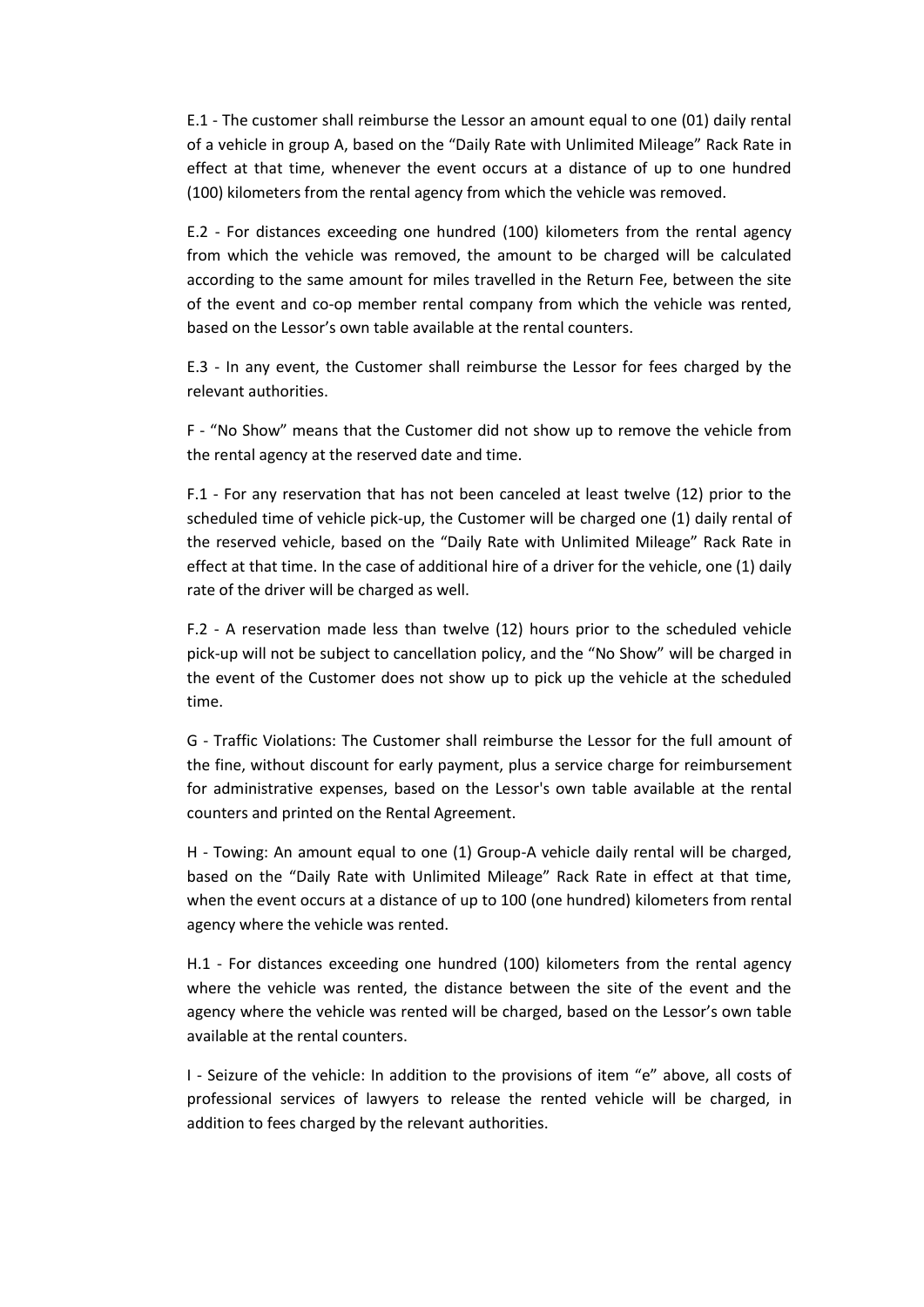J - Compensation for Damage or Accident: Understood as accident or theft, robbery, fire and collision.

J.1 - In the event of any damage or accident with the rented vehicle, all expenses and indemnifications set forth in clause 7.5 will be charged, if the Customer has not opted for one of the forms of protection set forth in clause 7.1.

K - Tire Accessories: The full amount will be charged in case of theft, robbery or damage to any tire or tire accessories of the rented vehicle.

L - Loss of profits: Loss of profits will be charged in case of theft, robbery, fire, accident, misappropriation or misuse of the rented vehicle (clause 7.4.8.) in the event of seizure of the vehicle by competent authorities, or any other event caused through fault of the Customer that causes any obstruction regarding the rental of such vehicle.

L.1 - For purposes of the Rental Agreement, loss of profits is understood to be for the time during which the Lessor remains without the vehicle available for rent, based on the amount of the daily rate for the respective vehicle according to the "Daily Rate with Unlimited Mileage" Rack Rate in effect at that time.

L.2 - Loss of Profits will be limited in the following events: (i) Improper use or recoverable accident: up to thirty (30) days; and (II) theft, robbery, fire, total loss, misappropriation and/or any event that causes hindrance of further rentals, until by the recovered vehicle is received by the Lessor or the respective indemnification is received by the Lessor, whichever comes first, limited to a maximum of ninety (90) days.

M - GPS Navigator: The navigator is delivered to the customer upon the customer's expresses request, in perfect conditions of use and operation, and the kit supplied by the Lessor contains one browser device, vehicle mount, AC adapter, battery charger for vehicles, and installation support rod exclusively for use in the rented vehicle.

M.1 - The Customer is responsible for the safekeeping and conservation of the equipment and all accessories thereof, and undertakes to return it ate the end of the vehicle rental period in the same condition as received, subject to indemnification of the Lessor for any damage to the GPS unit, regardless of the reason.

M.2 - The *Alugue Brasil - Aluguel de carros* protections do not cover, in any circumstances, any damage or loss of this equipment and/or accessories thereof.

M.3 - In case of theft, robbery, misappropriation or any damage, the Customer shall pay, as compensation, the amount included on the specific table available at the rental counters at the Rack Rate in effect at that time.

M.4 - The Customer agrees and acknowledges that the Lessor's responsibility is limited exclusively to the operation of GPS equipment, not having any responsibility for itineraries, maps and/or information base provided by said device.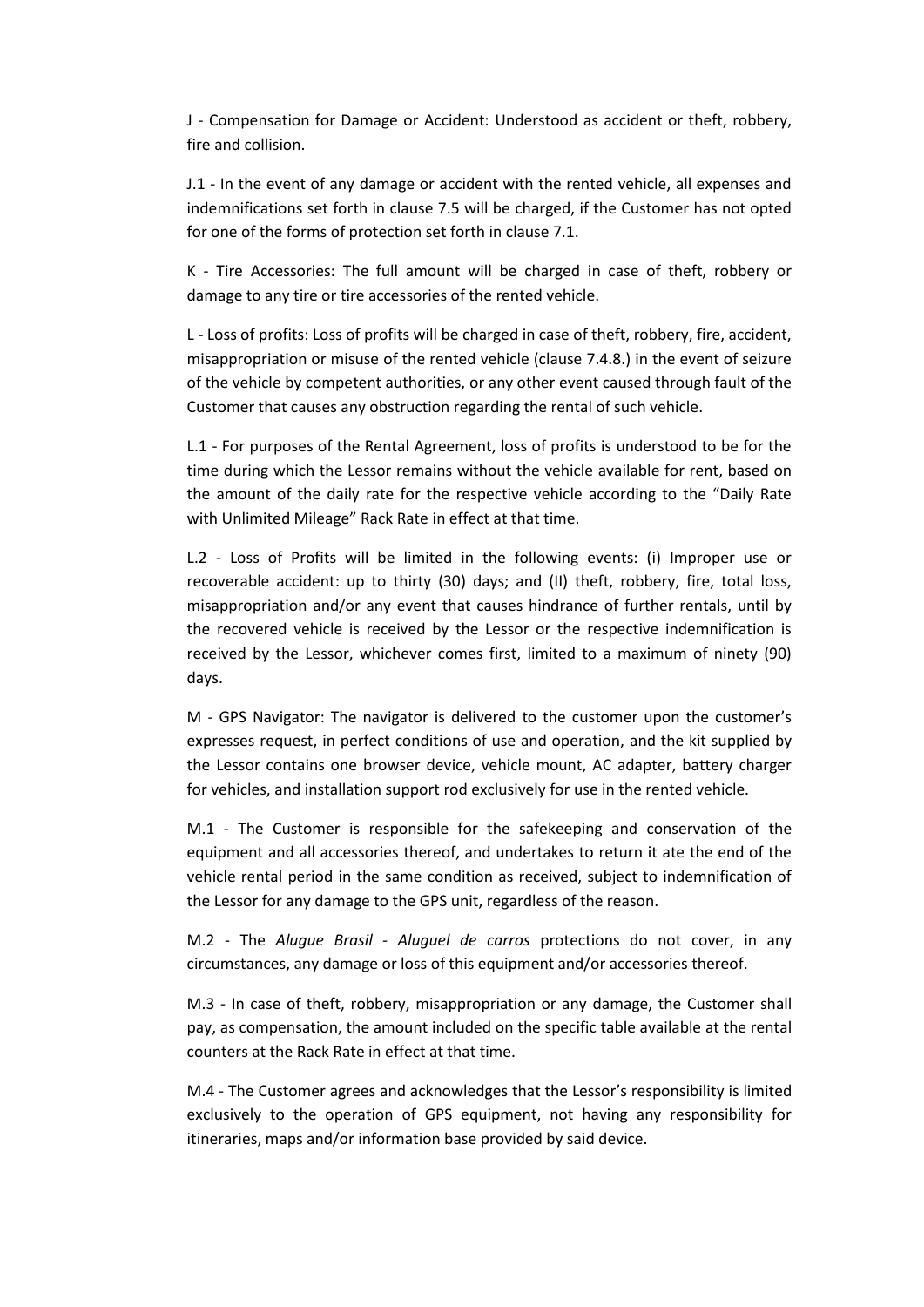M.5 - It is forbidden to use the GPS device for any purpose other than that stipulated for in this Agreement, subject to the application of civil and/or criminal penalties imposed for violation or misuse.

M.6 - Daily Rate - The daily rate of the GPS unit is based on a period of 24 (twenty-four) hours, with a one- (1-) hour grace period for return. Starting from the 25th (twentyfifth) hour, a new daily rate will be charged in full.

4.1.3 - In addition to the foregoing items, the basis for calculating the rental PRICE shall also include, when so contracted, charges for home delivery and return; driver services; municipal, state or federal duties and/or taxes in force or which may come to be levied; financial charges in case of late payments; and any other charges/refunds included on the Rack Rate in effect at that time.

4.2. Any discounts negotiated shall not be cumulative with other promotional rates or special deals offered.

## **5. RESPONSIBILITIES OF THE LESSOR**

5.1 To deliver the vehicle clean, fully fueled, in perfect operating and safety conditions to the Customer, including all equipment and documents required by the Brazilian Traffic Code.

5.2 To guarantee the reservation for a period of up to one (1) hour after the scheduled time for vehicle pick-up, provided that this additional period of time is within the agency's normal operating hours.

5.3 To assure delivery of a vehicle from the vehicle group reserved.

5.3.1. When the Customer receives a vehicle from a higher vehicle group than the model reserved, said Customer shall pay the rental amount of the vehicle reserved until such time at which the vehicle in the reserved category becomes available.

5.3.2. If the Customer does not come to the agency to exchange the vehicle on the date and time established by the Lessor, it shall be construed as the Customer's acceptance to remain with the upgraded vehicle, paying the respective rate for such vehicle from the beginning of the rental period.

5.3.3. When the Customer receives a vehicle from a lower category that the reserved, the Customer shall pay the rental amount corresponding to that of the category to which it belongs. Once a vehicle in the reserved category becomes available, the Customer will be informed by the Lessor for the replacement thereof, which will be at the Customer's discretion.

5.3.4. If the Customer does not come to the agency to exchange the vehicle on the date and time established by the Lessor, it shall be construed as the Customer's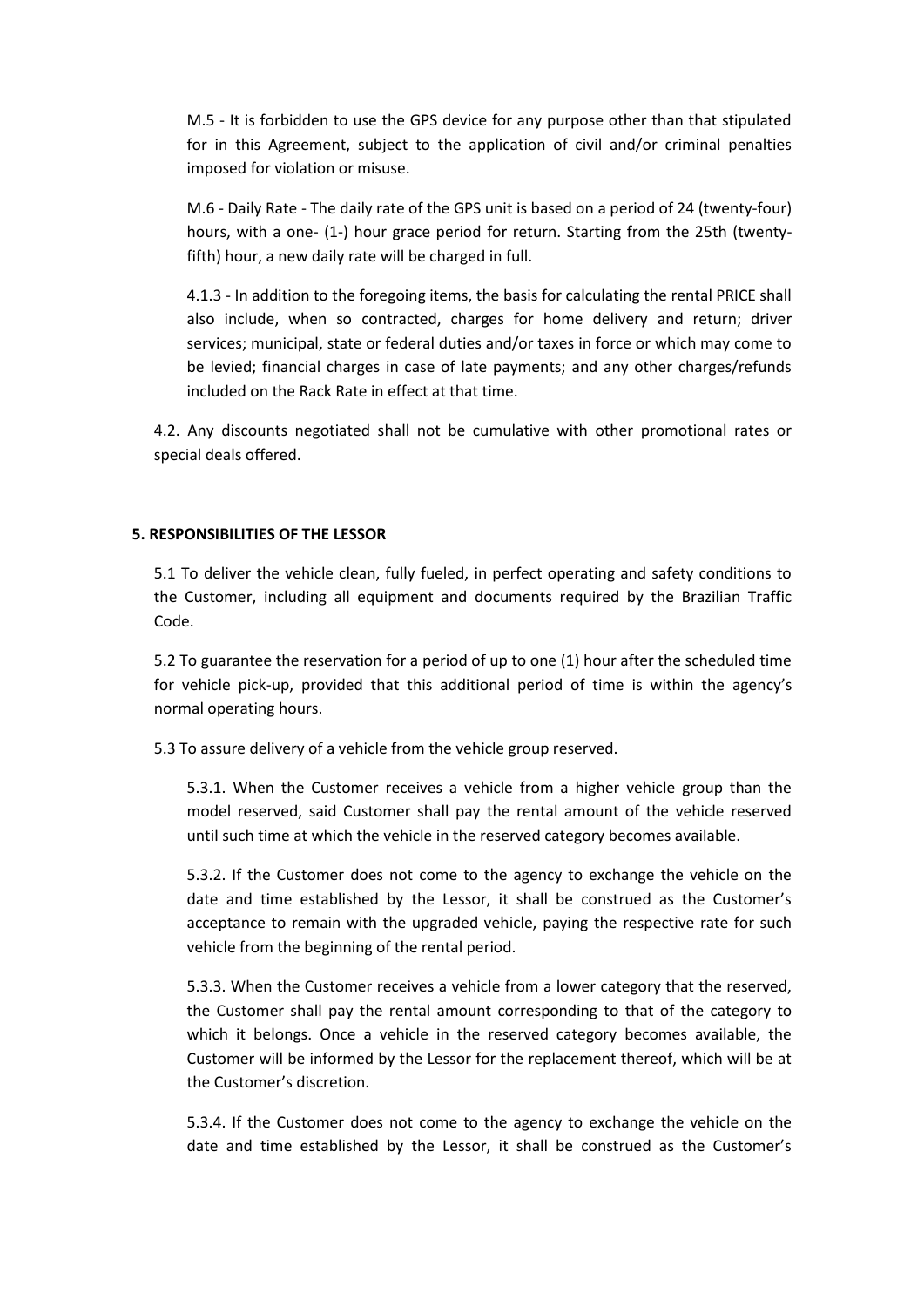acceptance to remain with the downgraded vehicle and pay the rental in full, from the time the vehicle was removed from the rental agency.

5.4. To replace the rented vehicle, at no cost to the Customer, in the event of breakdown due to electromechanical defect arising from normal use.

5.4.1. When such defect still allows the vehicle without to be driven without risk, the Customer shall have it replaced at the nearest agency or other location designated by the Lessor.

5.4.2. In case of a defect that prevents the vehicle from being driven, the Lessor will provide for the removal and replacement vehicle at no cost to the Customer.

5.4.3. In the event of removal of the vehicle, and if  $-$  after checking the defect  $-$  it is detected that such defect has been caused by accident or by misuse of the vehicle, according to the definition provided in item 7.4.8, or if the request for removal was unnecessary, the Customer shall pay to Lessor the amount of towing plus the value of 1 (one) daily rental of the rented vehicle based on the "Daily Rate with Unlimited Mileage" Rack Rate in effect at that time, regardless of the type of protection coverage purchased.

5.5. The Lessor, however, shall not replace the rented vehicle in case of theft, robbery, fire, collision, misappropriation, seizure by authorities, lost or stolen keys or documents, or malfunction caused by misuse of the vehicle, pursuant to clause 7.4.8.

5.5.1. In such situations, the Lessor, by mere liberality, may provide another vehicle to the customer, by opening a new rental agreement, at which time conditions different from the original contract may be agreed upon, and this shall under no circumstances be characterized as novation or waiver of any rights under the previous Agreement.

## **6. RESPONSIBILITIES OF THE CUSTOMER**

6.1. Safekeeping of the rented vehicle.

6.1.1. The Customer shall be responsible for the safekeeping and proper use of the vehicle during the rental period, in accordance with the purposes and limitations defined herein.

6.1.2. The Customer shall use the vehicle only within Brazil, being expressly prohibited to cross any international border with the rented vehicle.

6.1.3. The Customer shall recognize and assume, upon rental and receipt of the vehicle, legitimate and autonomous possession thereof, for all legal purposes, without any legal or contractual solidarity vis-à-vis the Lessor, regarding liabilities for damages arising from the usage and/or movement of the vehicle, accidents and/or traffic violations, pursuant to article 265 of the Brazilian Civil Code.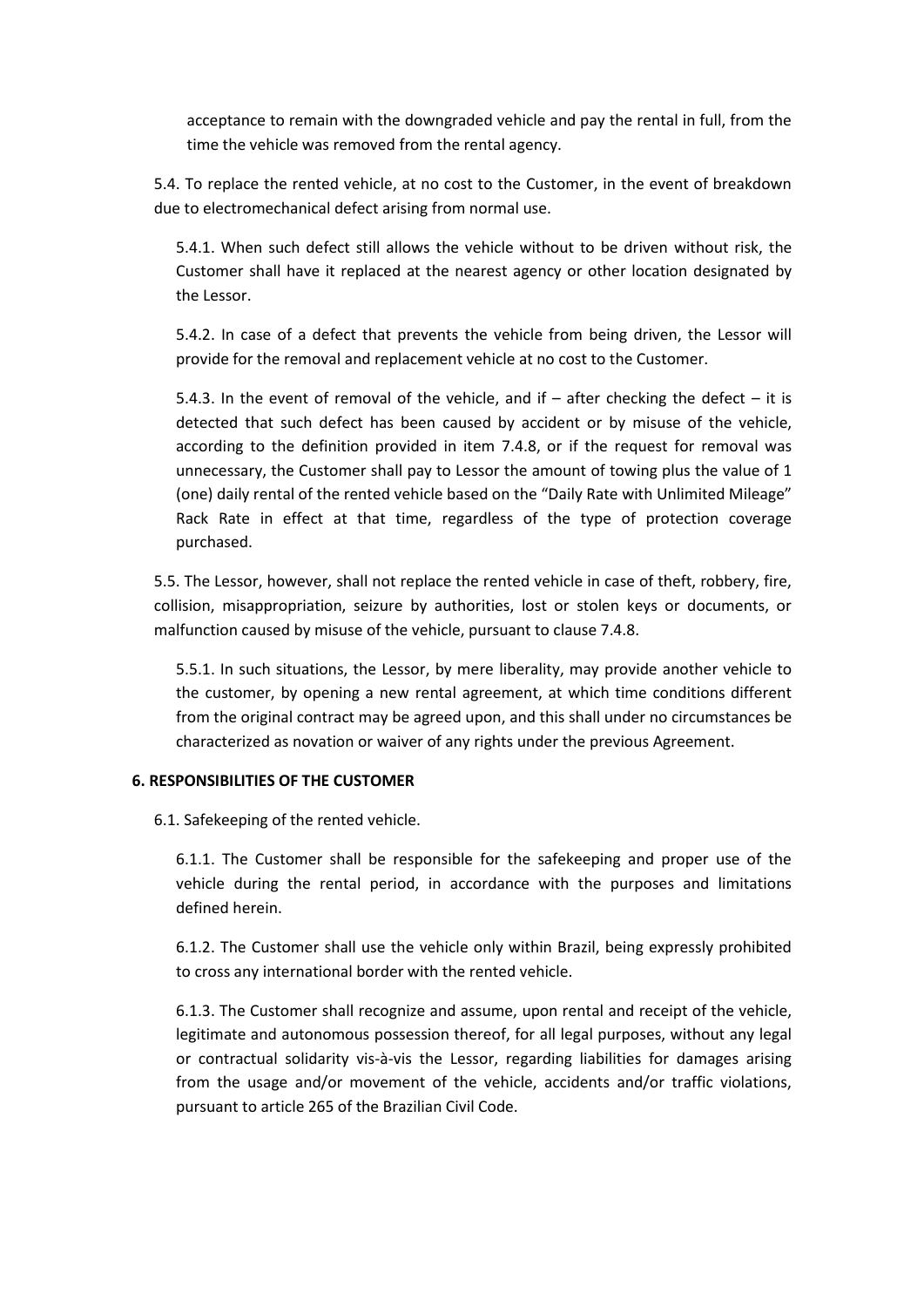6.1.4. The Customer shall be responsible for the cost of all any and all events arising from any lending or assignment of the rented vehicle to a third party, even with prior and formal authorization from the Lessor at time of rental.

6.1.5. The Customer shall not perform any repair or authorize any service to the rented vehicle without the prior express consent of the Lessor.

6.1.6. The Lessor shall not reimburse the Customer for any costs incurred for repairs or services to the rented vehicle without the Lessor's express consent.

6.2. Returning the Rented Vehicle:

6.2.1. The Customer shall return the rented vehicle at the time, date and co-op member location, previously defined and consigned in the Rental Agreement.

6.2.3. In the event that the rented vehicle, for any reason, comes to be towed away by the competent authorities, the Lessor shall recognize the return of the vehicle and termination of the rental once it is in physical possession of the vehicle.

6.2.4. In the event the vehicle is involved in an accident or fire, the Lessor shall recognize the return of the vehicle and termination of the rental once it is in physical possession of the vehicle.

6.2.5. In the event of theft or robbery of the rented vehicle, the Lessor shall only recognize the termination of the lease at the time and date indicated on the police report [*Boletim de Ocorrência*] on the fact.

6.2.6. Any delay in returning the vehicle will be automatically defined as misappropriation.

6.2.7. If any misappropriation is thus characterized, the Customer shall be subject to criminal and civil penalties resulting therefrom, as well as all judicial or extrajudicial expenses that the Lessor incurs in the search, seizure and effective repossession of the rented vehicle.

6.2.8. The Lessor, however, shall only recognize the termination of the rental on the date and time of registration of the police report, regardless of the date and time of occurrence of the event. In this case, the contracted amount of rental until the date and time of reporting of the occurrence will be charged by the lessor, without prejudice to the Customer's liability for any damage caused thereby, under the terms and for the purposes of article 575 of the Civil Code and the provisions set forth in Clause 6.5.2 below.

6.3. Liability for Indemnity:

6.3.1. To accept the call to the process in lawsuits whereby the Lessor is sued by third parties to assume the applicable responsibilities and/or to assure the regressive rights of the Lessor ("*Denunciação a Lide*" or "*Assistência Litisconsorcial*" – as per article 70, III or article 50, both the Code of Civil Procedure.)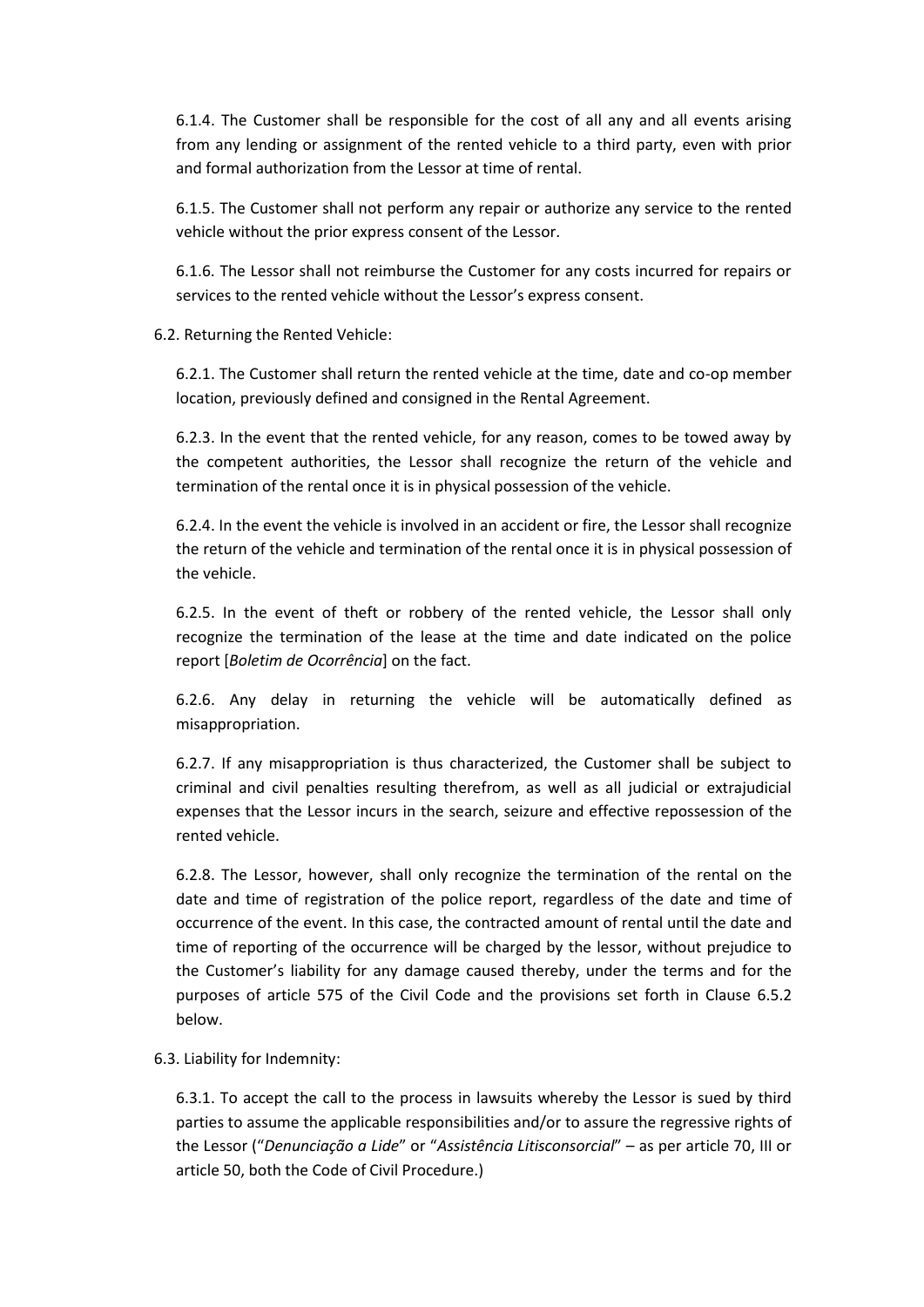6.3.2. To accept that the Lessor promote, by the judicial–procedural means available thereto, when called upon, the lawsuits that come to filed against it by damaged third parties claiming compensation of any nature (including, but not limited to property damages, personal injury, pain and suffering and/or loss of profits) arising from events with the rented vehicle, and shall assume the role of defendant in such actions.

6.3.3. To acknowledge that the liability for damages of the Lessor are limited to those defined in contract, and it shall be incumbent upon the Customer to bear all the burdens that exceed such liabilities, whether in court or out of court, according to the amounts specified in the Rack Rate in effect at the time and in the Rental Agreement.

6.4. Fines for traffic violations:

6.4.1. To submit to the Lessor, at time of rental, the driver's license (original) of the Customer and/or drivers formally authorized under the Rental Agreement, in addition to CPF and ID, for identification purposes, file and photocopy.

6.4.2. To agree that, upon renting the vehicle, by signing the Lease Agreement, the Lessor will indicate them as driver/offender in cases of traffic tickets received during the rental period, pursuant to article 257, §§ 3 and 7 of the Brazilian Traffic Code. The Lessor, by indicating the driver as the actual offender, will make it immediately a legitimate party for the exercise of its right to defense.

6.4.3. To recognize that the Lessor, after being notified as to the violation committed during the rental period, will arrange for payment of the fine and will proceed to collect such amounts with the charges set out in clause 4.1.2, item "g", constituting net and certain debt, even if in the event of an appeal on trial.

6.4.4. For those violations where the offender is approached by the traffic officer and receives the Ticket, the Customer thereby immediately becomes legitimate to file an appeal, as provided for in Article 257, §3, of the CTB, and shall report such fact and deliver copies of the ticket to the Lessor. If Customer is omissive, the Lessor reserves the right to take appropriate measures, make the payment and proceed with collection from the Customer as soon as it becomes aware of such fine.

6.4.5. To appeal the fines directly with the competent traffic authority at its discretion and at its expense. If the appeal is victorious, the Lessor will transfer to the Customer a copy of the proof of payment in order that the Customer can request from the traffic authority reimbursement of the amount, as restitution.

6.4.6. To reimburse the Lessor for any amount paid regarding traffic fines incurred during the period the vehicle was rented by the Customer, even if the Lessor is not notified by the ticket-issuing traffic authority within the statutory period.

6.4.7. Any discussion as to the presence or absence of adequate grounds, or the fairness or unfairness, of such traffic fines shall be made by the Customer with the ticket-issuing traffic authority, and in no event with the Lessor; the Customer continues to be liable for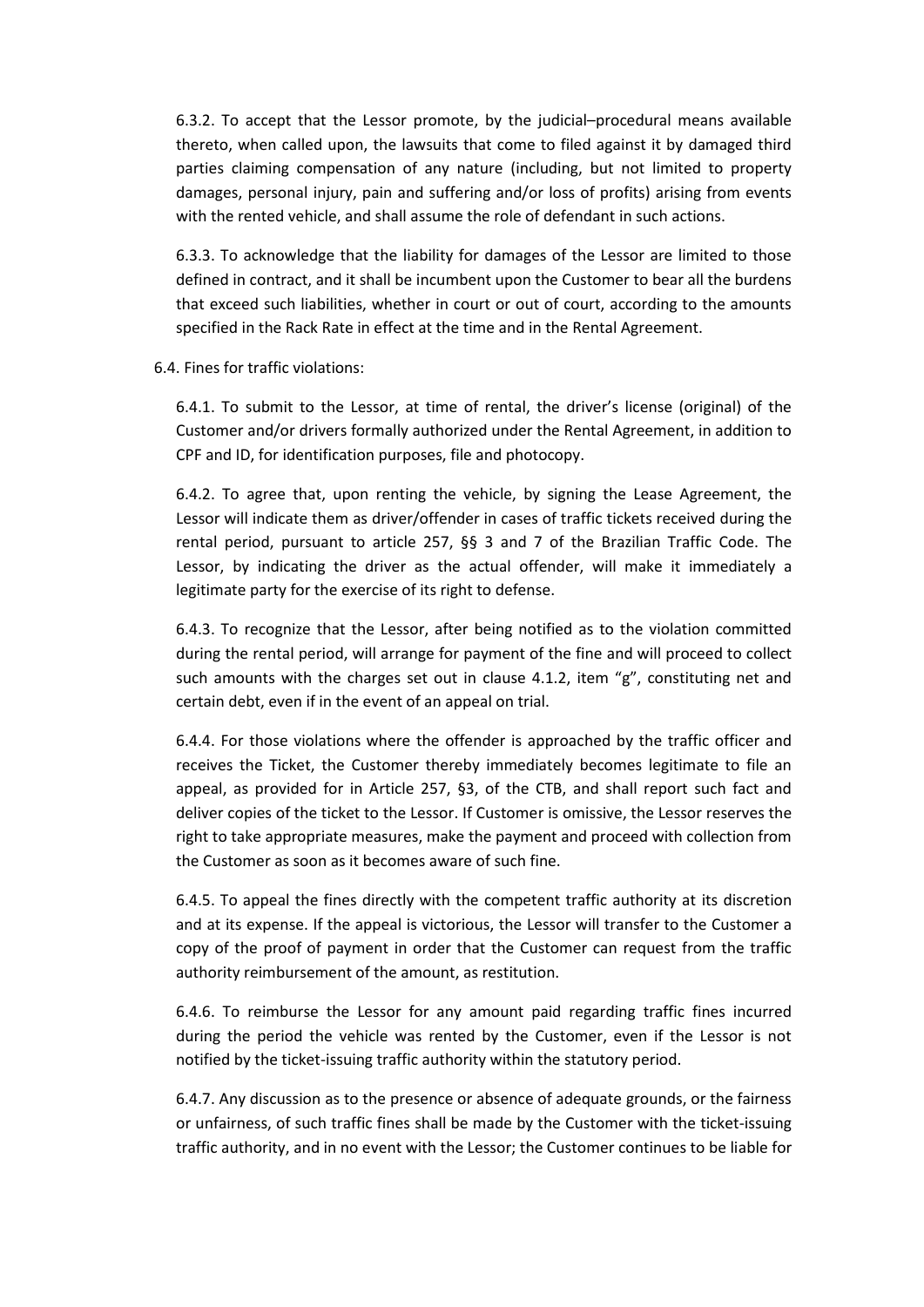the repayment of all amounts stemming from the traffic fines incurred during the rental period.

# 6.5. Payments:

6.5.1. To appeal and make the payment of debts arising from the rental, pursuant to clause 4; the Lessor is authorized to charge directly through banks or automatically debit such amounts on the Customer's credit card, through the signature on file, even if the expense was determined after the end of the Rental Agreement.

6.5.2. To pay the debts arising from the rental until the actual return of the vehicle by the User or Driver.

6.5.3. All amounts, charges and expenses of the rental constitute net and certain debt for cash payment, and the Lessor entitled to promote actions of enforcement in order to recover the amount due.

6.5.4. To bear all costs stemming from any Accident with the rented vehicle.

6.5.5. Theft, Robbery or misappropriation of the vehicle: To reimburse the Lessor for the market value of the rented vehicle, licensing fee and vehicle taxes, a full tank of fuel, and lost profits, in accordance with clause 6.5.8. If the Lessor to recovers the vehicle and such recovery occurs after the full payment of applicable compensation, the amount of daily rates included in the period shall be due, for the purpose of reimbursement, plus transportation costs from the site of recovery to the location from which the vehicle was rented, damages, missing accessories, fees and miscellaneous expenses necessary for returning the vehicle to perfect operation.

6.5.6. Accident with Total Loss or Fire: To reimburse the Lessor for the market value of the rented vehicle, licensing fees and vehicle taxes, a full tank of fuel, and lost profits, as per clause 6.5.8, as well as any kind of compensation to third parties that the Lessor may have been ordered to pay, considering the Customer's sole responsibility for any such compensation. Total loss is considered to be when the value for vehicle recovery is greater than 50% (fifty per cent) of the market value thereof, reported in MOLICAR Table or, in the event of discontinuation thereof, according to the FIFE table.

6.5.7. Accident without Total Loss: To reimburse the Lessor the amount of recovery of the rented vehicle, plus loss of profits suffered by the Lessor in accordance with clause 6.5.8, as well as any kind of compensation to third parties that the Lessor may have been ordered to pay, considering the Customer's sole responsibility for any such compensation.

6.5.8. Loss of Profits: To pay the Lessor any lost profits, in case of theft, robbery, fire, accident, misappropriation and misuse of the vehicle (defined pursuant to item 7.4.8) and also in the event of seizure of the vehicle by the competent authorities, under Article 402 *et seq.* of the CCB.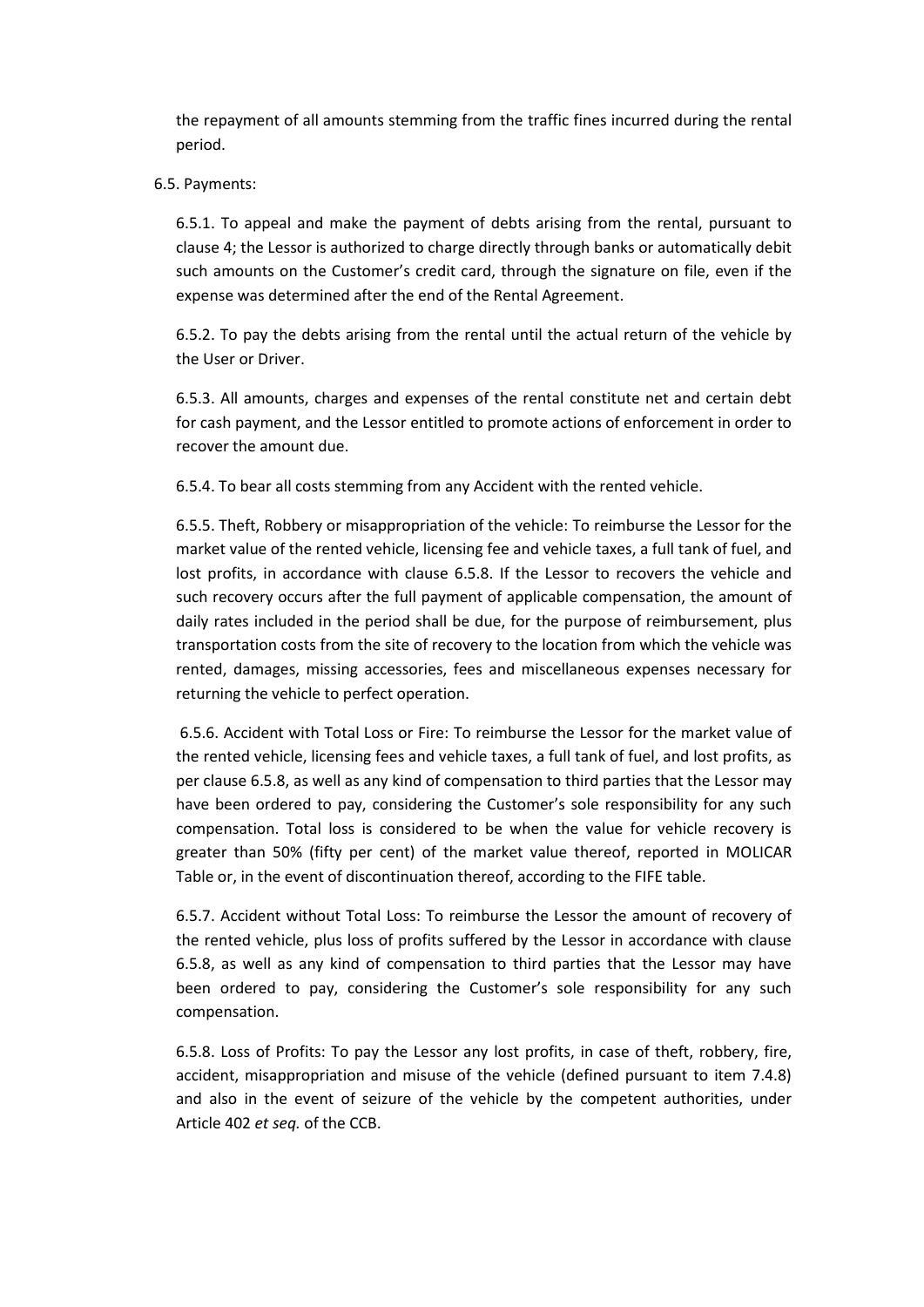6.5.8.1. The calculation of the amount for the purposes of lost profits will be made starting on the date the event occurred until the date of actual reimbursement of the amount or delivery of the recovered vehicle to the Lessor, in an amount equal to the vehicle rental, under the Rental Agreement between the Customer and the Lessor.

6.5.9. Towing: To reimburse the Lessor for all vehicle towing expenses, as well as expenses of impoundment fees of the traffic authority, when the rented vehicle is towed for any reason, unless proven breakdown originating from electromechanical defects stemming from normal use vehicle.

6.5.10. Seizure of vehicle: To directly bear all expenses that may be necessary, such as professional services of attorneys and/or expeditors [*despachantes*] to release the rented vehicle that has been seized, in addition to the fees charged by competent authorities.

# **7.1. PROTECTION COVERAGE OFFERED BY ALUGUE BRASIL – ALUGUEL DE CARROS**

7.1.1. The Protections offered by *Alugue Brasil – Aluguel de Carros*, when purchased by the Customer, with formal and anticipated adhesion thereto, through payment of additional daily fee, shall cover the following:

7.1.2 AB Protection (vehicle): AB Protection for the rented vehicle covers theft, robbery, total loss, fire and damage, leaving the customer to bear, regardless of fault, only the participation described in the Rental Agreement and contained in the Rack Rate in effect at the time.

7.1.3. Third Party Protection: Coverage for bodily injury to third parties and damage to third-party property, involved in accidents with the rented vehicle, according to the limits and participation described in the Rental Agreement and contained in the Rack Rate in effect at the time.

7.1.4. Additional Protections for Additional Drivers (Additional Driver): Other drivers may be included in the Rental Agreement, if previously qualified and approved by the Lessor and through payment of additional daily fees for extension of coverage protections purchased, since only the Individual holder of the Rental Agreement and the User designated a Corporate renter, previously identified, are permitted to drive the rented vehicle properly covered by the protections purchased.

7.2. In case of any accident with the rented vehicle, the Customer must report the fact immediately to the Lessor and have a police report or forensic report issued (the latter in the case victims are involved), having a period up to 48 (forty-eight) hours to provide proof or protocol of issuance of such documents, under penalty of losing the protections contracted.

7.3. The Customer must fill out the Lessor's Accident Report.

7.4. The contracted protections will be lost whenever the Customer: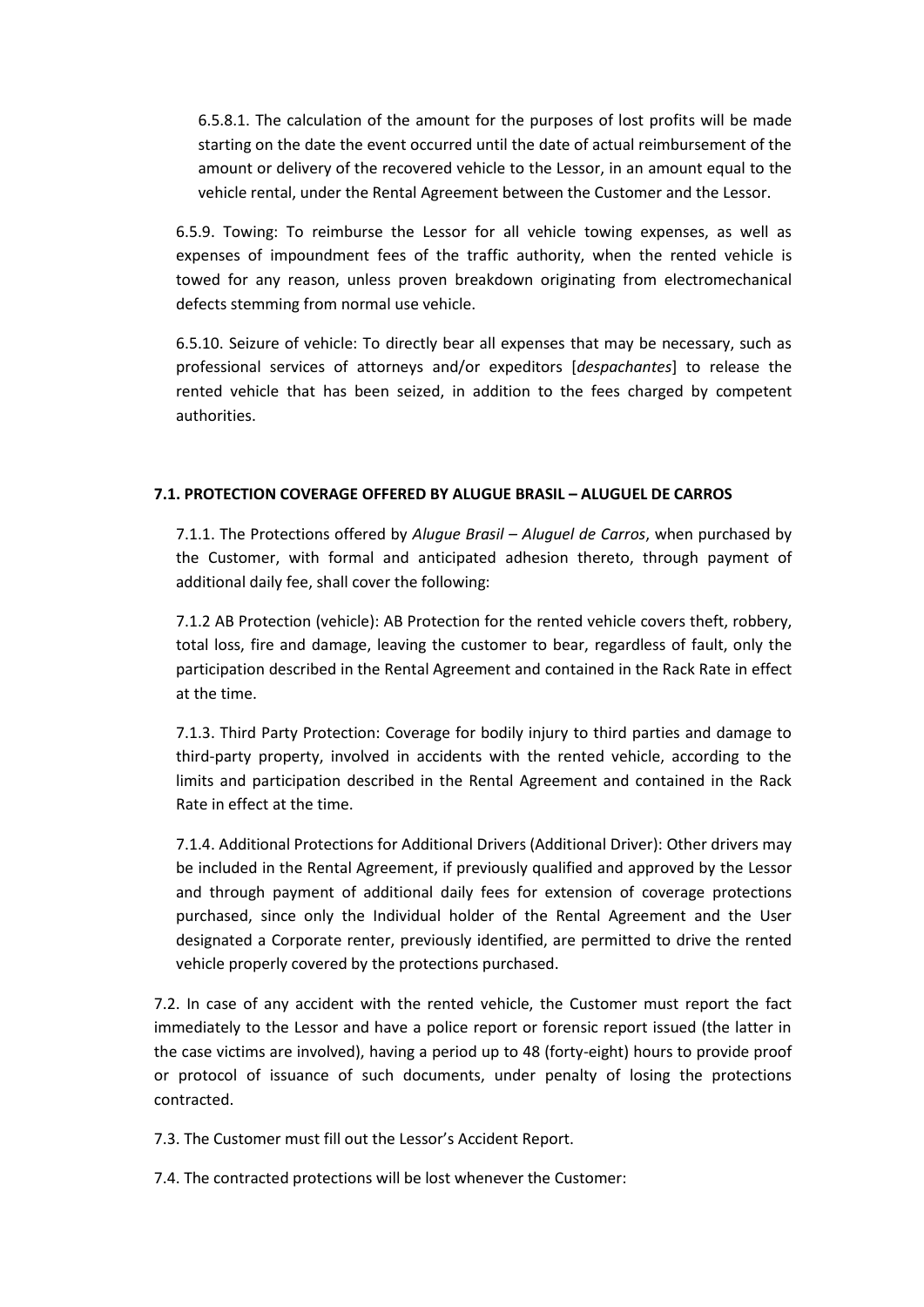7.4.1. Fails to fill out the Lessor's Accident Report;

7.4.2. Fails to submit proof or protocol of issuance of a Police Report or Forensic Report;

7.4.3. Lends or assigns the rented vehicle to third parties without the Lessor's prior written authorization;

7.4.4. Drives the rented vehicle outside Brazil;

7.4.5. Practices acts/omissions that are typified as very serious infractions, as set forth in chapter 15 of the Brazilian Traffic Code, determined by description in a police report or in a final judgment.

7.4.6. Commits gross negligence in the safekeeping and use of the vehicle, especially if the vehicle is left or parked in a secluded area or with doors unlocked or windows down, key in the ignition, or other situation of carelessness with the rented vehicle;

7.4.7. Carries out intentional wrongdoing or improper use of the vehicle;

7.4.8. The following situations shall be considered as inappropriate use, in addition to those set forth in clause 2.2:

a) Driving the vehicle on sand dunes, beaches, roadways that are flooded or lacking normal traffic conditions, which may endanger the vehicle;

b) Driving the vehicle for any purpose other than the purpose specified on the vehicle's Certificate of Registration and/or manufacturer's specifications, such as transporting people and/or goods by charging consideration of any kind or transporting persons and/or property beyond the capacity indicated by the manufacturer; towing any vehicle; participating in races, trials, competitions, rallies, reconnaissance of sections for rallies, and other forms of competitions, contests and/or street races; teaching non-licensed persons to drive and conducting driver's training for any situation; transporting explosives, fuel, chemicals and/or flammable materials; or for any illegal purpose whatsoever;

c) Driving with oil pressure or water temperature warning lights lit on the dashboard of the vehicle. If Customer persists in continuing to drive the vehicle under such circumstances, even for a short time, damage will occur to the engine, which will be identified through a technical report from Dealers or judicial report, at the choice of the Lessor, monitored by the Customer whenever it expresses interest in doing so;

d) Damaging the bodywork, paint, upholstery or mechanical parts by carelessness in the usage of the vehicle.

7.5. If there is no purchase of protections for covering risks, or if there is loss of protections, the Customer shall pay directly all costs arising out of any event and the consequences thereof, including damaged third parties, whether judicially or extrajudicially, in addition to towing and loss of profits, without prejudice to the obligation to compensate the Lessor for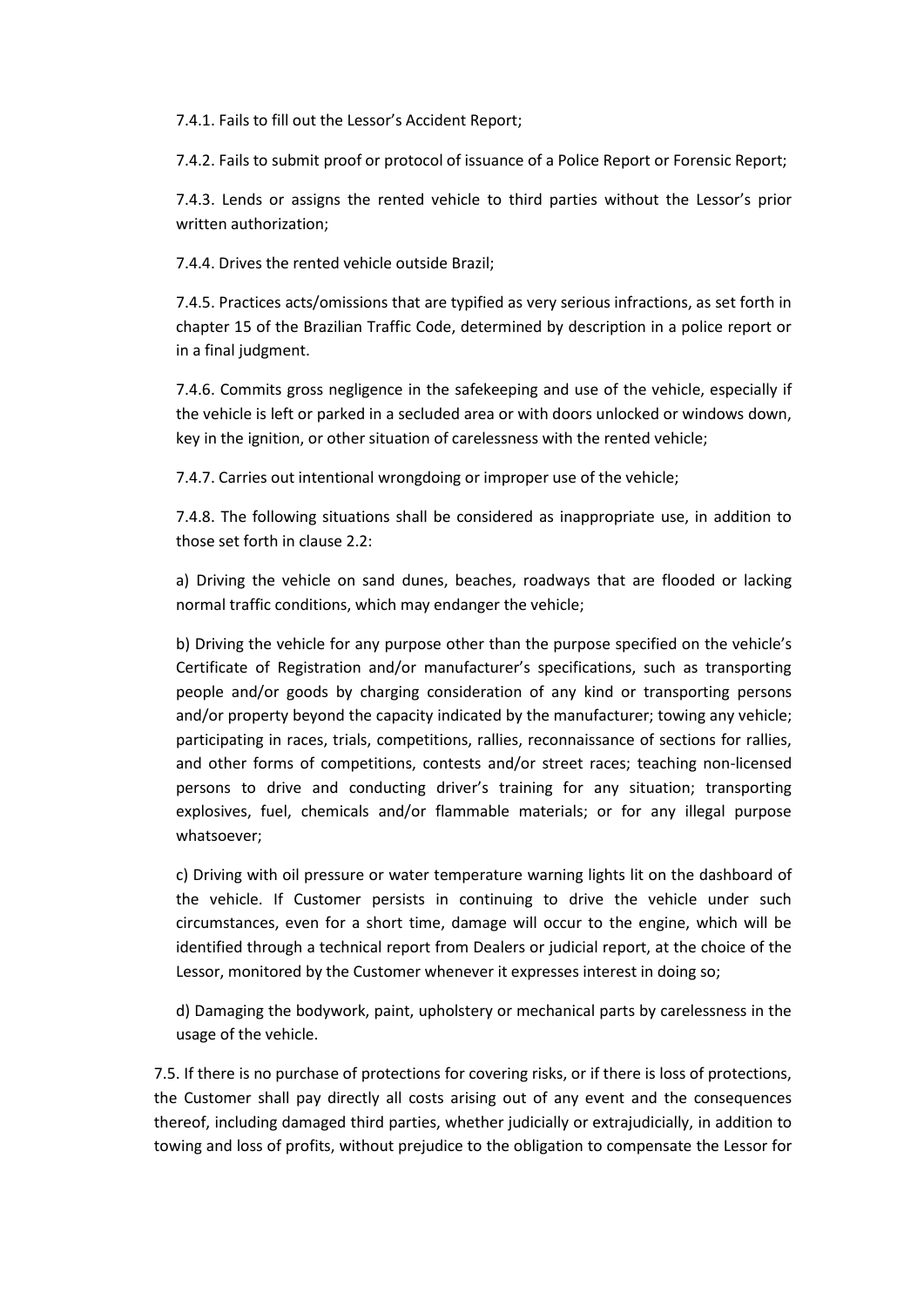any indemnifications that it has to bear as a result of the conduct of the Customer, User or Driver.

7.6. There is no coverage for the following:

7.6.1. Intentional wrongdoing or improper use of the vehicle, as defined in item 7.4.8 above;

7.6.2. Theft of the rented vehicle, whenever the vehicle documents and keys are not returned to Lessor.

7.6.3. Misappropriation

7.6.4. Keys and/or documents of the rented vehicle

7.6.5. Expenses on towing for distances greater than one hundred (100) kilometers from the agency where the vehicle was rented.

7.6.6. Expenses of impoundment fees of traffic authorities in case of seizure of the rented vehicle.

7.6.7. Damages for pain and suffering of vehicle occupants or third parties.

7.6.8 Loss of profits caused to third parties.

7.6.9. Professional services of attorneys and/or expeditors [*despachantes*].

## **8. TERMINATION**

8.1. The Lease Agreement shall be deemed automatically terminated by the Lessor, regardless of any judicial or extrajudicial notification, and without further formalities, shall proceed with the retaking and recognition of the vehicle, and any such action shall not entitle the Customer to any right of retention or any action of a compensatory or remedial nature, in the event of any of the following:

8.1.1. The vehicle is not returned at the date, time and agency previously defined in the Rental Agreement;

8.1.2. Any accident occurs with the rented vehicle, regardless of the coverage protections purchased;

8.1.3. Inappropriate use of the vehicle occurs (as defined in item 7.4.8 above);

8.1.4. The rented vehicle is seized by competent authorities;

8.1.5. Customer fails to pay its debts on the respective due dates.

8.2. The Rental Agreement will also be terminated, by law, in cases of breach – whether by the Lessor or the Customer, User and/or Driver – of the contractual obligations set forth herein, cases in which the specific penalties of this Rental Agreement shall apply.